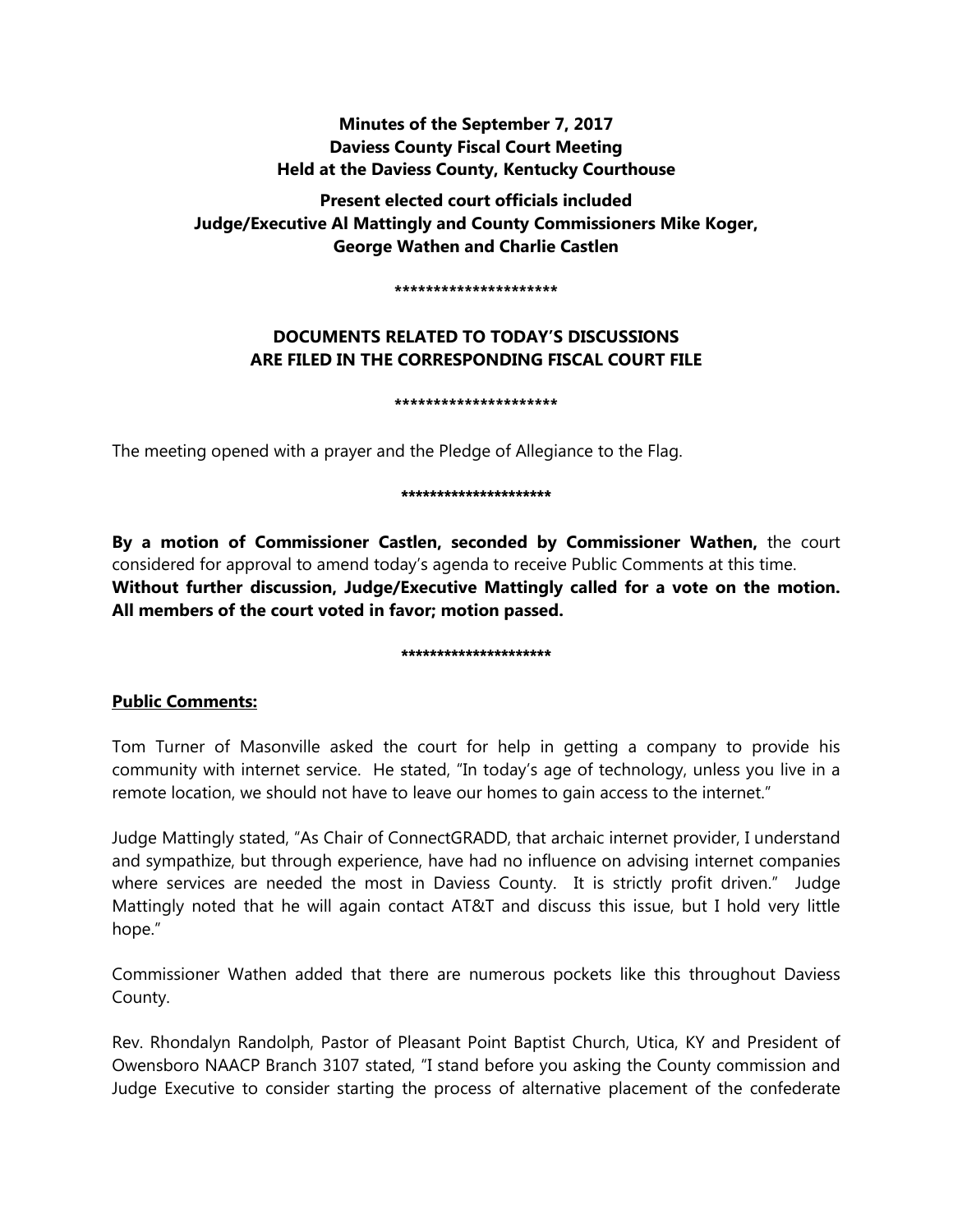statue on the county courthouse lawn. At the NAACP's Annual Executive Board meeting on August 14, 2017, there was a unanimous vote to ask the County Commission and begin the circulation of a petition to remove the Confederate Statue and move it to another location. The NAACP and others have circulated petitions to gauge community support. We would like to come back in October to present the names of local residents in support of the statue's removal. The purpose of the suggestion of the statue's removal is to demonstrate the progress of our city and county over the past 117 years. This is not an attempt to erase or sanitize history but with integrity of the story the statue represents, use this as an opportunity to put our history in its proper context with respect of all Owensboro's citizens. The NAACP has suggested the formation of a committee or the development of a community forum to give the public a chance to voice opinions of concern or support. The committee's development would be to generate ideas of approach to the issue and present it before the County Commission after a 3 month period to allow the Commissioners and Judge Executive decide what to do with the statue. We can use this opportunity to begin a Civil War exhibit at the museum or provide an honored dedication to actual civil war soldiers buried at one of our local cemeteries. Removing the statue will not stop racism or bigotry but it can start a dialogue of communication about the role of our community in the Civil War. Another use can be a teaching tool for our children; that improper use of Confederate monuments, flags and symbols as a means of hate and intimidation will not be tolerated in our community. The minority community is so small within our area we have a responsibility as community leaders to take the lead towards racial reconciliation and protect the most vulnerable. The statue is a part of our community and that will not change, but the honor of the Confederacy on our courthouse lawn is and has always been inappropriate. I ask the Commission to consider the requests made to you today. Thank you in advance for your time and interest."

Commander of Forrest's Orphans Camp 1744 Sons of the Confederate Soldiers Lance Howard stated, "I am gratified that we live in a country where everyone has a voice, but saddened that all around our country, monuments and statues being removed and in some cases damaged, defaced, or destroyed. Those monuments are there for a reason. They are there to honor our past, our heritage of the diverse good men and women who have served this country. These people served in a positive and successful way. To a certain degree, I understand the opposition who wish to remove these statues from public venues, but in most cases, those statues have stood there for decades, if not centuries. We seek to prevent the removal of those statues. The act of removing those statues, degrades it and says it fails to represent something unworthy of being on public view. For the record, allow me to state, the Sons of Confederate Veterans stand with every person in this room against hatred, racism, and bigotry of any kind. We do not tolerate it nor accept it. We certainly do not practice it. There is no excuse for that type of behavior. And that is not what the monument which stands on this property is about. The Confederate Veterans have been and are afforded the same Federal Government treatment as U.S. Veterans. If this monument is removed from its place of honor, what is next? Calls have already been heard from around this country to remove statues and monuments of George Washington, Thomas Jefferson, Benjamin Franklin, and Christopher Columbus. I don't know about you, but I cannot accept that without speaking out. Unfortunately, what we see is an attempt to move anyone along to remove anything which can be tied to the slave past or racist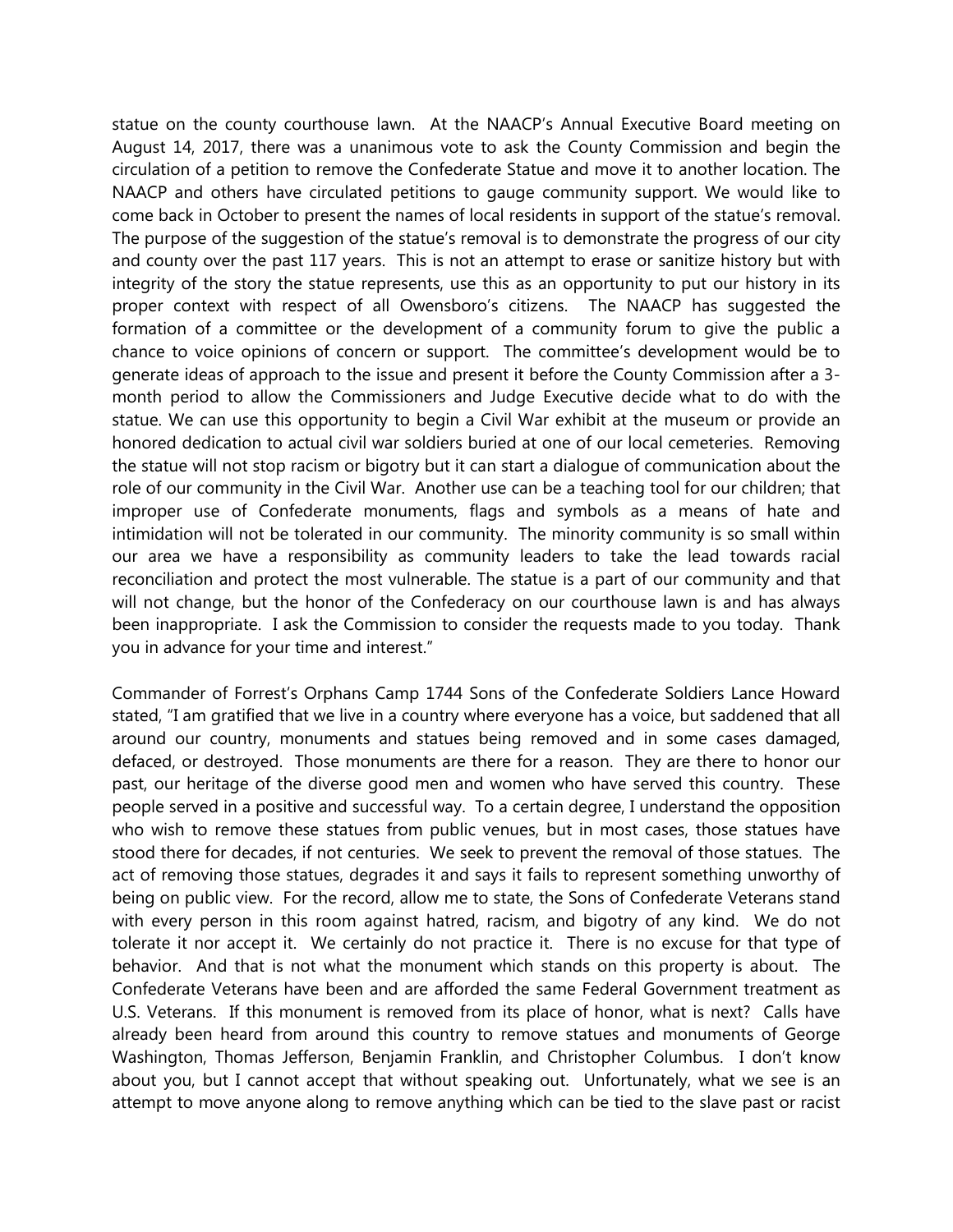past. Already in Memphis, TN, people have been exhumed and removed from their burial sites. I quote Nez Perce Chief Joseph, "A man that does not love his father's grave is worse than a wild animal". I believe those are true words. Living in Nazi, Germany, Protestant Minister Martin Nanover, who lived his last 7-years in a concentration camp stated, "First they came for the socialists and I said nothing. They then came for the trade unionist, followed by the Jews, and again, I said nothing. After that they came for me and there was no one left to say anything. I hope this shows that once we start accepting the removal of these monuments, it will take us down a slippery slope."

Judge Mattingly expressed appreciation for those who spoke on this issue and closed the public comments portion of the meeting.

# \*\*\*\*\*\*\*\*\*\*\*\*\*\*\*\*\*\*\*\*\*

# *A short recess was take and then the court meeting proceeded.*

# \*\*\*\*\*\*\*\*\*\*\*\*\*\*\*\*\*\*\*\*

Judge Mattingly proclaimed September, 2017 as Recovery Month. Owensboro Regional Recovery Director Sarah Adkins thanked the court and announced various recovery events in recognition of Recovery Month.

# \*\*\*\*\*\*\*\*\*\*\*\*\*\*\*\*\*\*\*\*

Daviess County Public Library Director Erin Waller presented the Library's 2017/2018 Tax Rate.

Judge Mattingly read the Daviess County Public Library's 2017/2018 tax rate, "The compensating rate for real property was 6.5 cents and as voted on by the Library Board, they elected to remain at 6.4 cents. The tangible personal property and everything else actually went down from 8.39 cents to 8.04 cents. Their estimated 2016-2017 tax revenue is 4,538,000, which was pretty close to what was generated."

# \*\*\*\*\*\*\*\*\*\*\*\*\*\*\*\*\*\*\*

Daviess County Engineer Mark Brasher presented the FEMA Risk MAP update. He explained that this update will more clearly detail properties located inside and outside of the flood plain. As his PowerPoint presentation detailed, and which may be found in today's court file records, he simply explained the with the LiDR equipment now being used will more accurately display elevations.

\*\*\*\*\*\*\*\*\*\*\*\*\*\*\*\*\*\*\*\*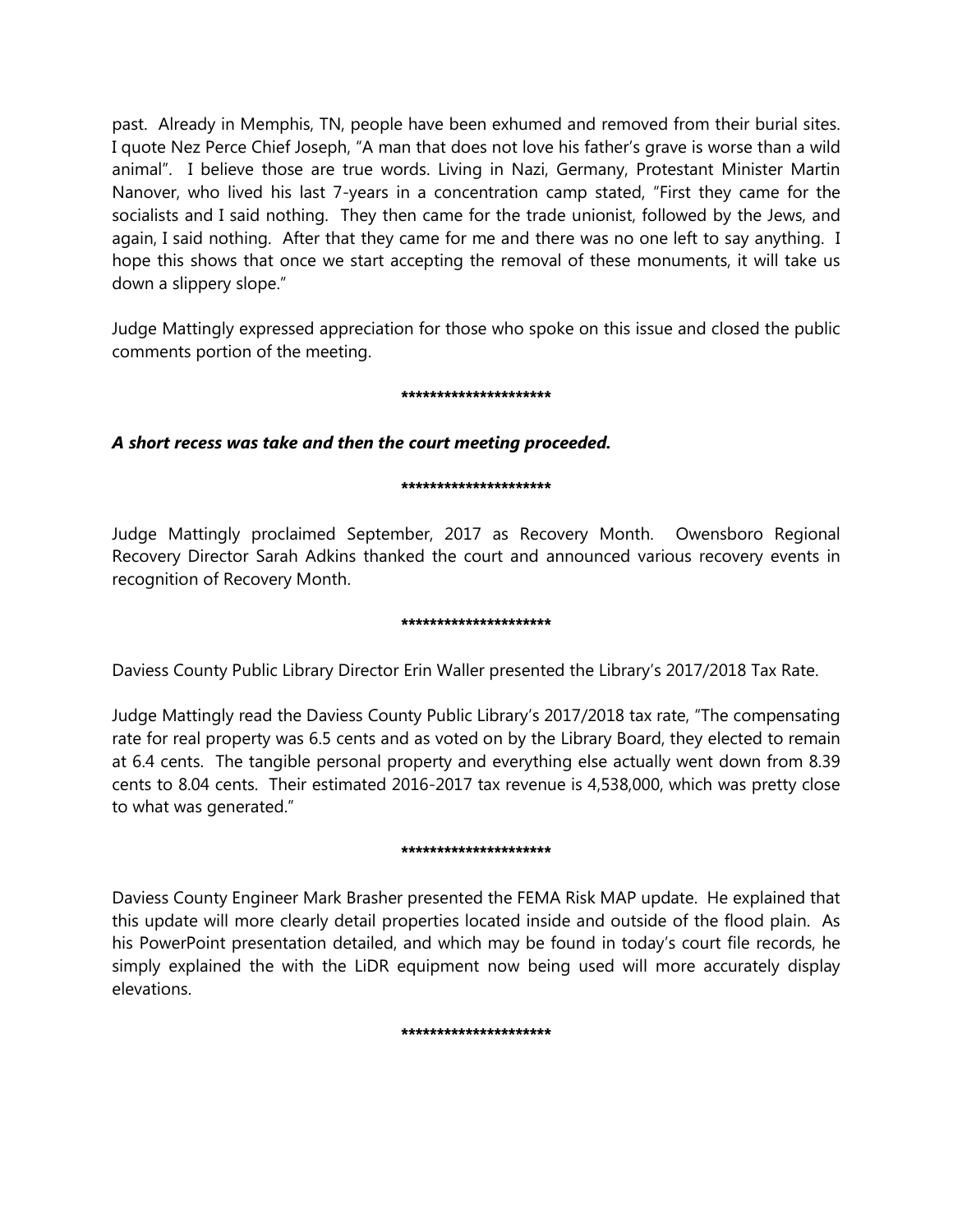Minutes of the August 17, 2017 meeting were submitted to fiscal court members for review prior to today's meeting and on a motion of Commissioner Castlen, seconded by Commissioner Koger with all the Court concurring said Minutes were approved and signed.

#### \*\*\*\*\*\*\*\*\*\*\*\*\*\*\*\*\*\*\*\*\*

**By a motion of Commissioner Wathen, seconded by Commissioner Castlen,** the court considered for approval all Claims for all Departments.

**Without further discussion, Judge/Executive Mattingly called for a vote on the motion. All members of the court voted in favor; motion passed.** 

# \*\*\*\*\*\*\*\*\*\*\*\*\*\*\*\*\*\*\*

**By a motion of Commissioner Koger, seconded by Commissioner Castlen,** the court considered for approval the Greenbelt Park Easement for Shared Pathway, Access, Ingress/Egress, Covenants, and Conditions and Restrictions with Owensboro Health Medical Group, Inc.

**Without further discussion, Judge/Executive Mattingly called for a vote on the motion. All members of the court voted in favor; motion passed.** 

# \*\*\*\*\*\*\*\*\*\*\*\*\*\*\*\*\*\*\*\*\*

**By a motion of Commissioner Castlen, seconded by Commissioner Wathen,** the court considered for approval an Agreement with Lanham Brothers General Contractors, Inc. for the Judicial Center Family Courtroom Renovation Project.

**Without further discussion, Judge/Executive Mattingly called for a vote on the motion. All members of the court voted in favor; motion passed.** 

#### \*\*\*\*\*\*\*\*\*\*\*\*\*\*\*\*\*\*\*\*

**By a motion of Commissioner Koger, seconded by Commissioner Castlen,** the court considered for approval the County Request and Agreement for Litter Abatement Program Grant Funding.

**Without further discussion, Judge/Executive Mattingly called for a vote on the motion. All members of the court voted in favor; motion passed.** 

# \*\*\*\*\*\*\*\*\*\*\*\*\*\*\*\*\*\*\*\*\*

**By a motion of Commissioner Wathen, seconded by Commissioner Koger,** the court considered for approval the Daviess County Solid Waste Management Plan 2018-2022 and **Resolution No. 16-2017** Adopting said plan.

**Without further discussion, Judge/Executive Mattingly called for a vote on the motion. All members of the court voted in favor; motion passed.**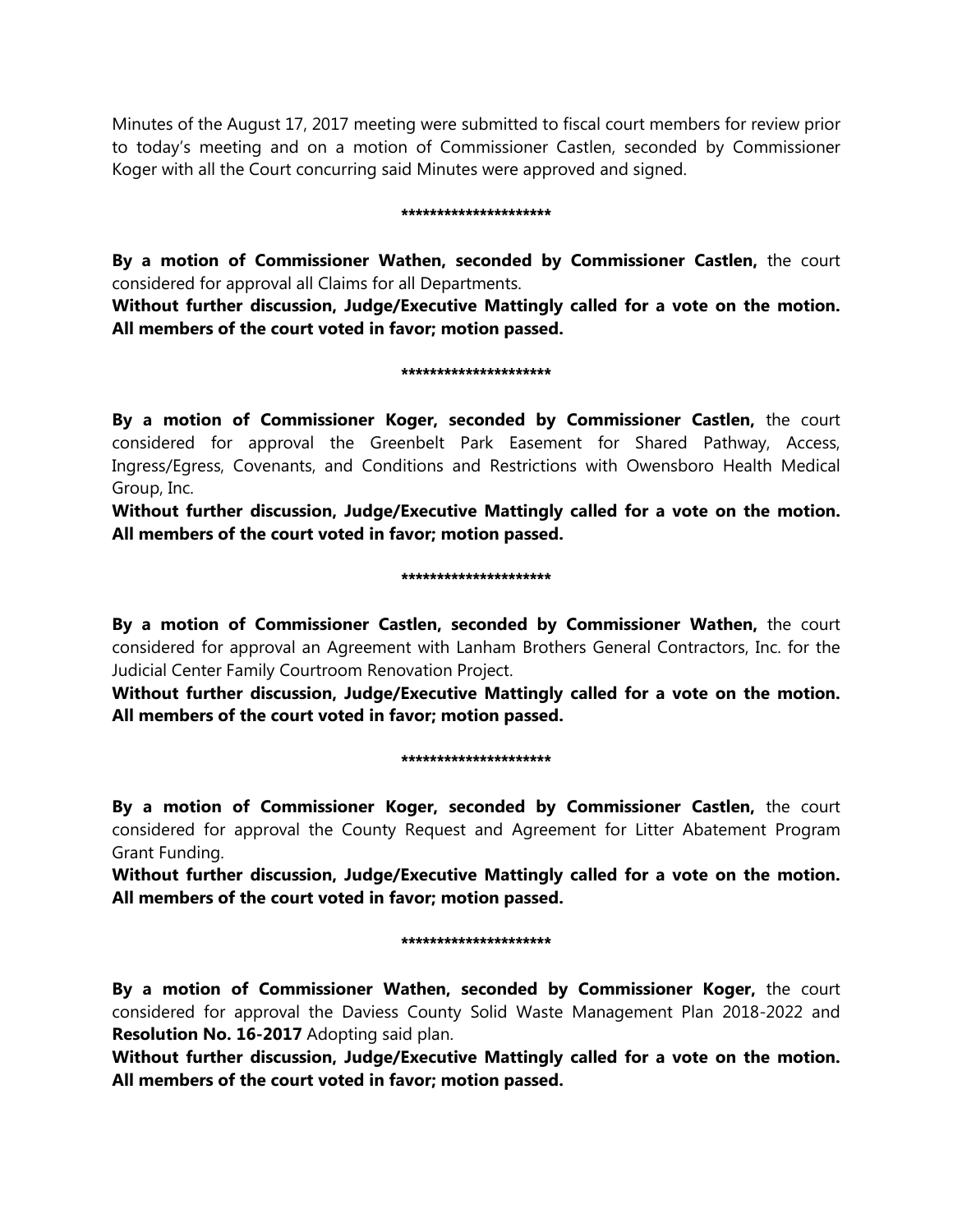#### \*\*\*\*\*\*\*\*\*\*\*\*\*\*\*\*\*\*\*\*\*

**By a motion of Commissioner Koger, seconded by Commissioner Castlen,** the court considered for approval **Resolution No. 17-2017** Supporting the separation of the County Employees Retirement System (CERS) from the Kentucky Retirement System (KRS).

Judge Mattingly read what he considers the most important language in the resolution, "NOW, THEREFORE, BE IT RESOLVED by the Daviess County Fiscal Court that it urges Governor Matt Bevin and the Kentucky General Assembly to protect retirement benefits promised to the members of the CERS; Daviess County Fiscal Court joins the Kentucky Association of Counties in urging the General Assembly to pass legislation and urges Governor Bevin to sign such legislation separating CERS from KRS and establishing a separate, independent board of trustees chosen by the members and participating employers of CERS to govern the affairs of CERS and fulfill the fiduciary duties to the members of the system." Furthermore, he stated, "We have all attending various conferences with other fiscal courts and this is their number one issue most talked about. Senator Bowen presented a bill recommending the separation of these funds and the Governor asked him to hold up on the bill, pending a special called session to discuss pension reform. Because it is so late in the year, I would be surprised if we had that now."

County Treasurer Jim Hendrix added, "Late this afternoon we received an email from the office handling pensions. In summary, in FY 2019, the current rates we use for nonhazardous, the Daviess County Fiscal Court currently pays 19.18%, which will increase to 28.86%. Hazardous, we currently pay 31.55% and that will increase to 50.67%. The impact on this court will be an increase of \$1.3 million. Additionally, the Sheriff's Department will get an additional \$400,000, which will come to the court. We are looking at a hit of \$1.6- \$1.7 million."

County Attorney Claud Porter stated, "As the most underfunded systems, KRS and KES, they will see an even more significate increase and I have employees under both KRS and CERS.

Judge Mattingly stated, "This court has been fiscally conservative, but with this hit, the court will be hard pressed to balance our budget, without dipping deeply into our reserve."

**Without further discussion, Judge/Executive Mattingly called for a vote on the motion. All members of the court voted in favor; motion passed.** 

#### \*\*\*\*\*\*\*\*\*\*\*\*\*\*\*\*\*\*\*

**By a motion of Commissioner Castlen, seconded by Commissioner Wathen,** the court considered for approval the Joint City/County **Resolution No. 18-2017** Expressing Hope and Recovery to Victims of Hurricane Harvey and those in the path of Hurricane Irma; Commending the Continued Relief Efforts by Public and Private Hero's across this Great Nation and Extending our Heartfelt Request to all Citizens of Owensboro–Daviess County to Pray for and Support those Affected by these Tragic Disasters.

**Without further discussion, Judge/Executive Mattingly called for a vote on the motion. All members of the court voted in favor; motion passed.**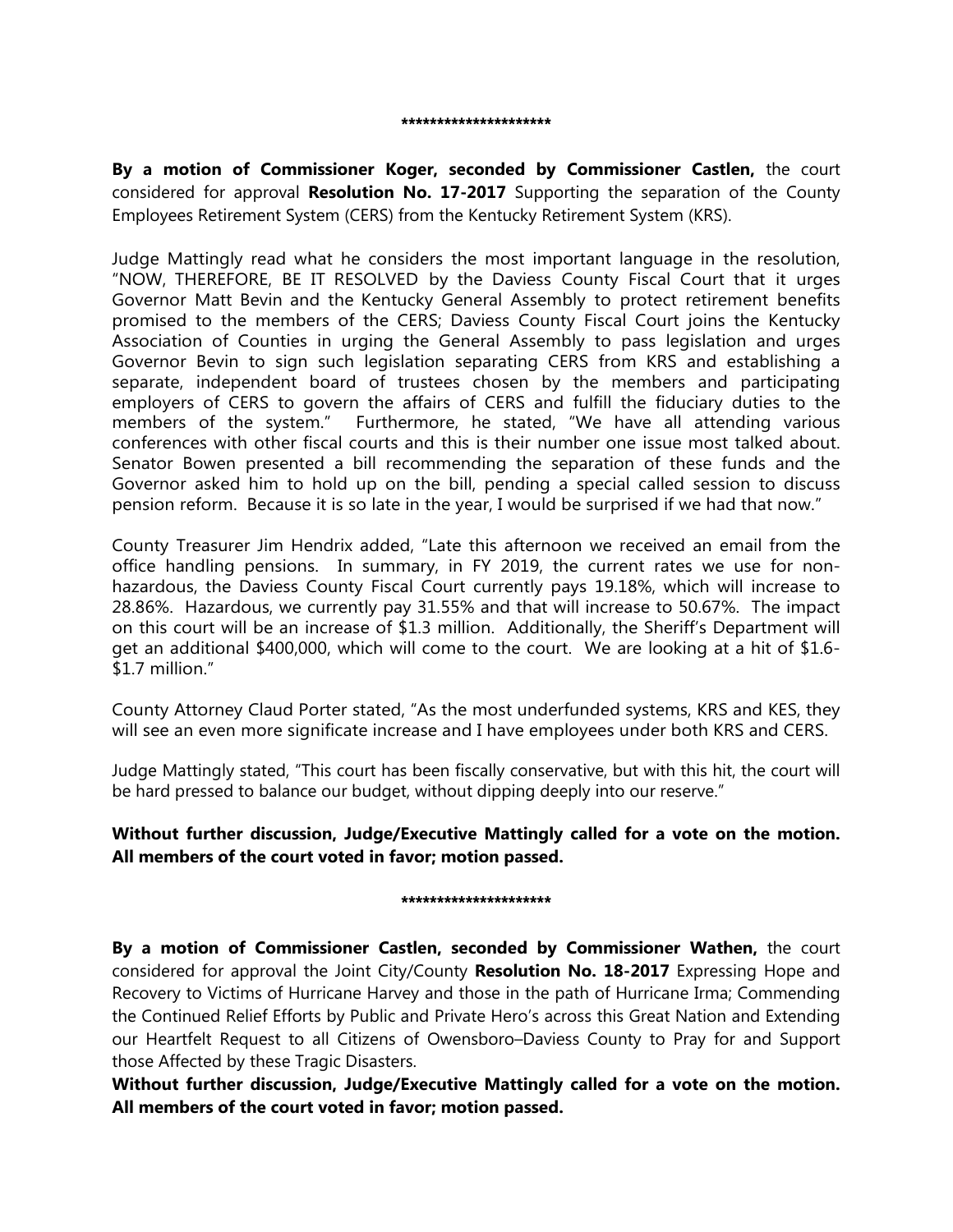**By a motion of Commissioner Koger, seconded by Commissioner Wathen,** the court considered for approval to Release the Surety Bond for Greater Vision Baptist Church. **Without further discussion, Judge/Executive Mattingly called for a vote on the motion. All members of the court voted in favor; motion passed.** 

#### \*\*\*\*\*\*\*\*\*\*\*\*\*\*\*\*\*\*\*\*

**By a motion of Commissioner Wathen, seconded by Commissioner Koger,** the court considered for approval to Purchase a used Automatic Truck Wash for the Landfill for \$18,000. **Without further discussion, Judge/Executive Mattingly called for a vote on the motion. All members of the court voted in favor; motion passed.** 

#### \*\*\*\*\*\*\*\*\*\*\*\*\*\*\*\*\*\*\*\*\*

**By a motion of Commissioner Castlen, seconded by Commissioner Wathen,** the court considered for approval to Purchase Six (6) Sets of Turn-Out Gear (PPE); FD. **Without further discussion, Judge/Executive Mattingly called for a vote on the motion. All members of the court voted in favor; motion passed.** 

#### \*\*\*\*\*\*\*\*\*\*\*\*\*\*\*\*\*\*\*\*

**By a motion of Commissioner Wathen, seconded by Commissioner Castlen,** the court considered for approval to Award **Bid No. 21-2017**: Spray Park Equipment to Recreonics, Inc. for \$84,452.

There were two bids received and the lowest bidder was not awarded the bid as they had multiple exceptions to the bid specifications.

**Without further discussion, Judge/Executive Mattingly called for a vote on the motion. All members of the court voted in favor; motion passed.** 

# \*\*\*\*\*\*\*\*\*\*\*\*\*\*\*\*\*\*\*

**By a motion of Commissioner Wathen, seconded by Commissioner Castlen,** the court considered for approval to Advertise the following:

- **Bid No. 31-2017:** A New Class A Fire Engine; Fire Rescue (Whitesville)
- **Bid No. 32-2017:** A New HVAC System; Courthouse (Clerk's Office)
- **Bid No. 33-2017:** A New Round Hay Baler; Landfill
- **Bid No. 34-2017:** A New 10.5' Pull-Type Disc Mower; Landfill
- **Bid No. 35-2017:** A New 10 Wheel Rake w/ Kicker Wheel; Landfill
- **Bid No. 36-2017:** A Mast-Less GPS Control System for CAT D6; Landfill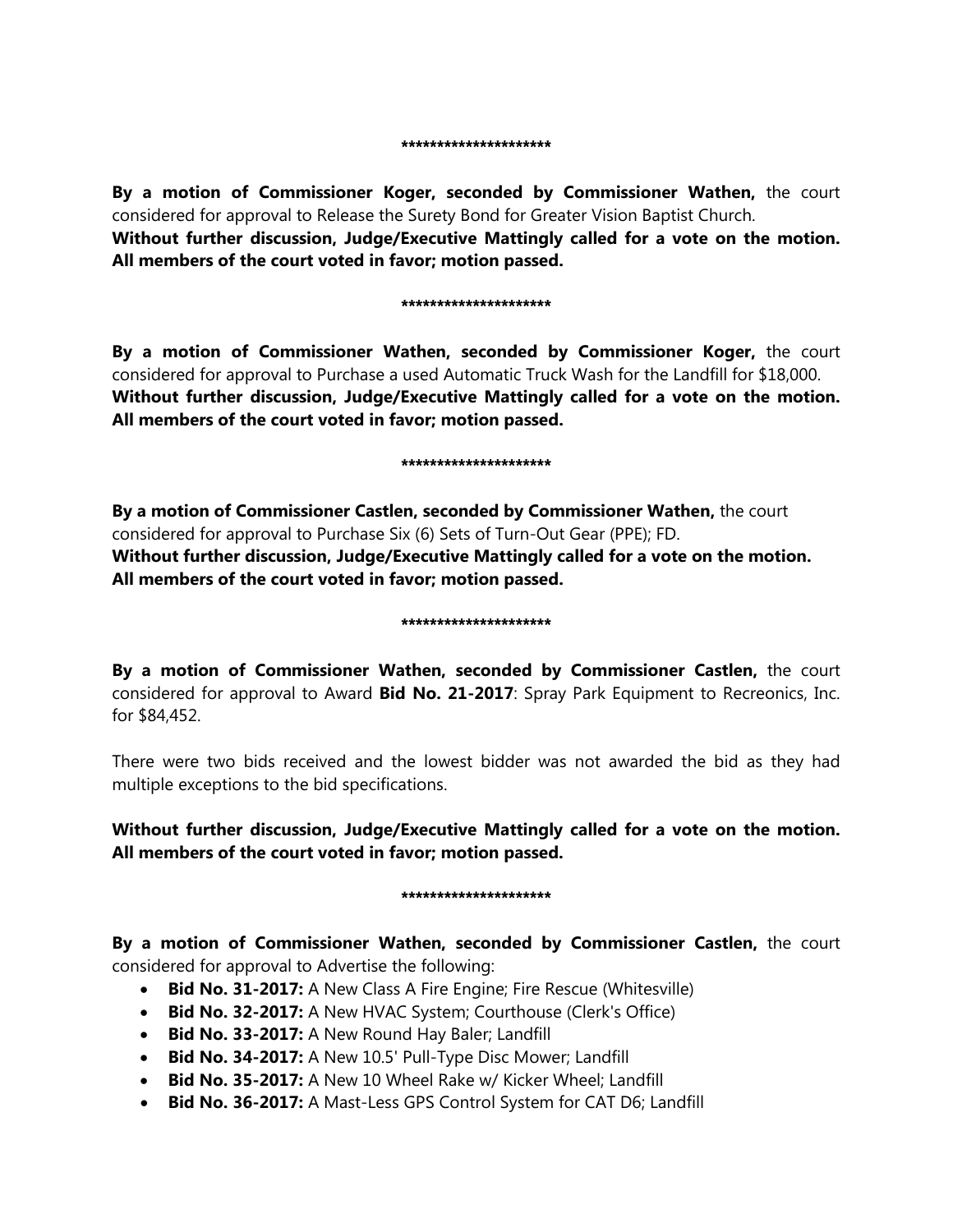**Without further discussion, Judge/Executive Mattingly called for a vote on the motion. All members of the court voted in favor; motion passed.** 

### \*\*\*\*\*\*\*\*\*\*\*\*\*\*\*\*\*\*\*\*\*

**By a motion of Commissioner Koger, seconded by Commissioner Wathen,** the court considered for approval to Advertise for a Firefighter/EMT, if not filled internally.

**Without further discussion, Judge/Executive Mattingly called for a vote on the motion. All members of the court voted in favor; motion passed.** 

#### \*\*\*\*\*\*\*\*\*\*\*\*\*\*\*\*\*\*\*\*\*

**By a motion of Commissioner Koger, seconded by Commissioner Wathen,** the court considered for approval to Advertise for a Utility Laborer in the Department of Public Works, if not filled internally.

**Without further discussion, Judge/Executive Mattingly called for a vote on the motion. All members of the court voted in favor; motion passed.** 

#### \*\*\*\*\*\*\*\*\*\*\*\*\*\*\*\*\*\*\*

**By a motion of Commissioner Wathen, seconded by Commissioner Koger,** the court considered for approval the **Second Reading of KOC 620.47 (2017); 9-2017** - An Ordinance Relating to the Discontinuance of a Portion of "Old" Wayne Bridge Road.

# **Comments:**

No comments received.

**Without further discussion, Judge/Executive Mattingly called for a vote on the motion. All members of the court voted in favor; motion passed.** 

# \*\*\*\*\*\*\*\*\*\*\*\*\*\*\*\*\*\*\*\*\*

**By a motion of Commissioner Koger, seconded by Commissioner Castlen,** the court considered for approval the **Second Reading of KOC A.93 (2017); 10-2017** - An Ordinance Relating to the Adoption of the 2017 Daviess County Tax Rates.

# **Comments:**

No comments received.

**Without further discussion, Judge/Executive Mattingly called for a vote on the motion. All members of the court voted in favor; motion passed.** 

**\*\*\*\*\*\*\*\*\*\*\*\*\*\*\*\*\*\*\*\*\***